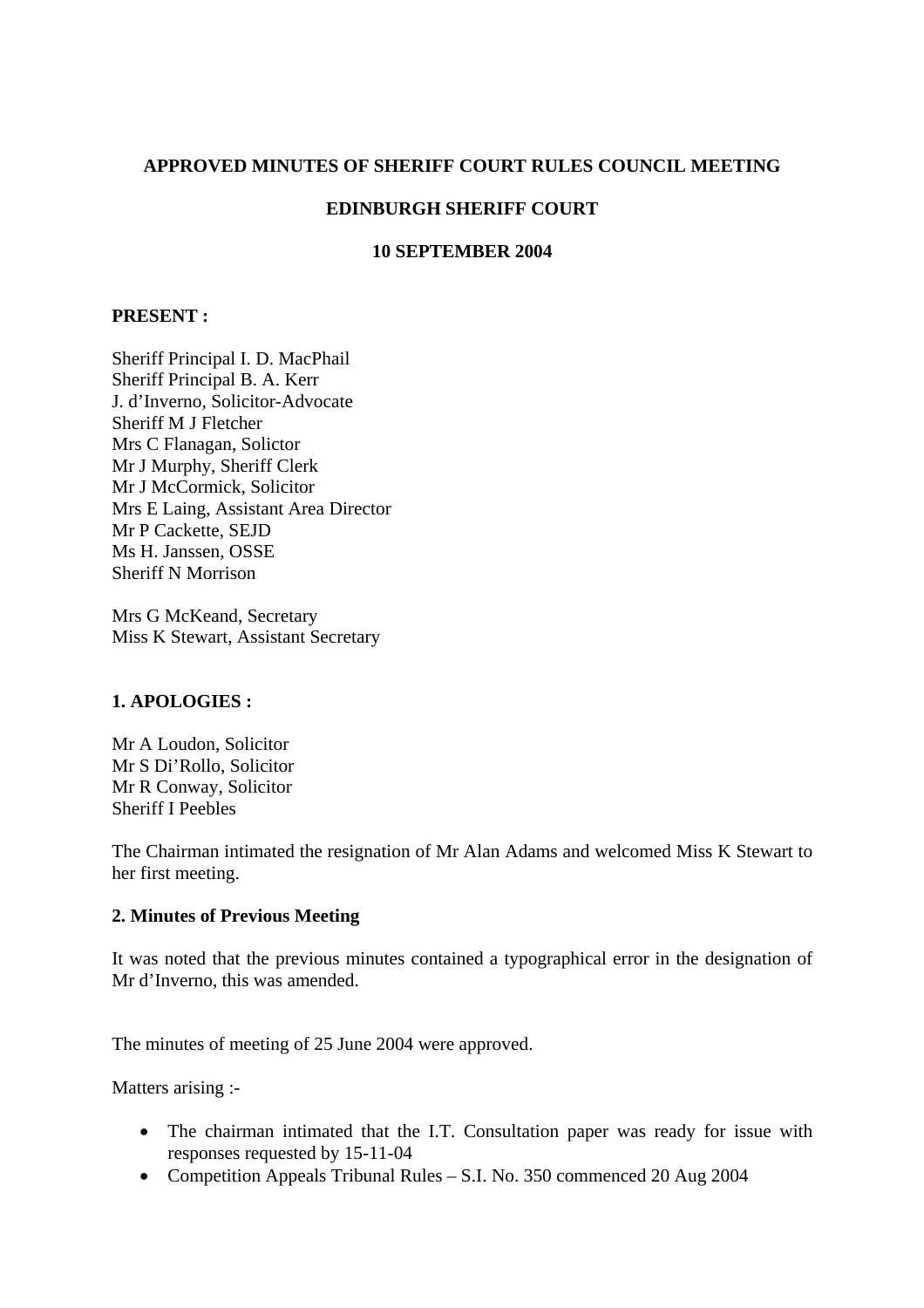## **3. Taking of Evidence via video link**

Due to time constraints, it was agreed that consideration of this item be deferred until the next meeting.

# **4. Land Reform (Scotland) Act 2003**

The Council considered the paper and questions produced by the Secretariat in respect of the Draft Act of Sederunt.

• The undernoted amendments were proposed by the chairman and agreed by the Counsel

3.28.2 deletion of the word "close" where it appears in line 3 and substitution therefore the word "closely" ; deletion of the word "with" where it appears in line 3 and substitution therefore the word "to" ; deletion of "advertise by public notice in a local circulating newspaper details of the application" in line 4 ans substitution thereof " by publication of an advertisement in a newspaper circulating in the area of the land," ; deletion of the words "under section  $14(2)$  of the Act" in line 5.

The Council agreed the Secretariat would consult directly with the draftsperson on minor amendments to the headings at points 3.28.4 and 3.28.5

Thereafter, the Council gave approval for the Draft to be taken forward to conclusion with the Chairman.

## **5. Cash seizures under the proceeds of Crime Act 2002**

The Council considered the paper and questions produced by the Secretariat in respect of the Draft Act of Sederunt.

The Council agreed the Secretariat would consult directly with the draftsperson on minor amendments to the numbering references at 2.2

Thereafter, the Council gave approval for the Draft to be taken forward to conclusion with the Chairman.

The Secretary enquired with the Council as to the appropriate commencement date

The Chairman enquired as to local measures being taken to agree hearing protocols within the Sheriffdoms. It was agreed that local protocols would require to be in place prior to commencement.

The Chairman and Council agreed that the Secretariat liase with Crown Office and confirm the date with the Chairman.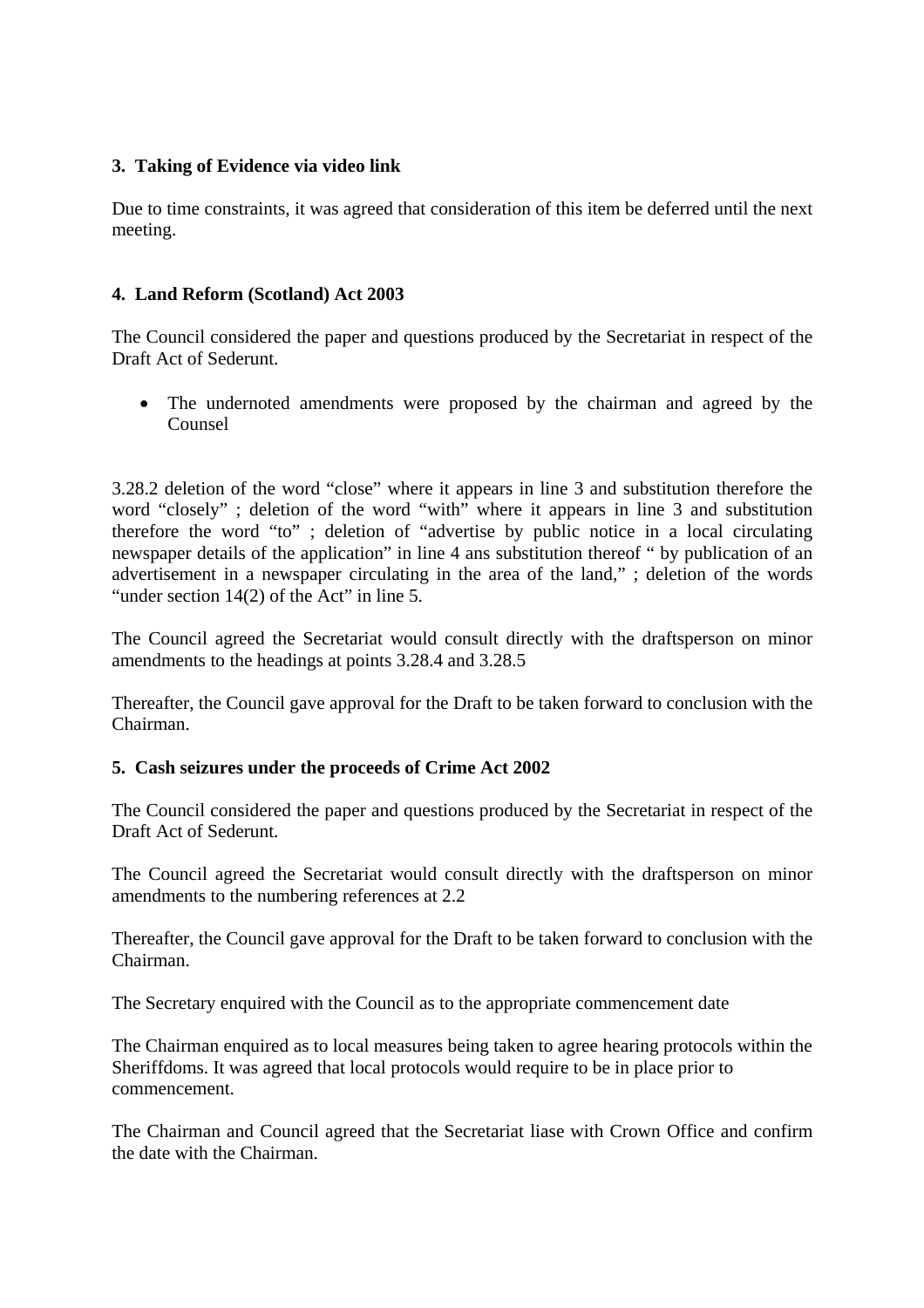## **6A. The Debt Arrangement Scheme**

The Council considered the paper and questions produced by the Secretariat in respect of the Draft Act of Sederunt.

The paper considered by the Council is annexed with the Council's responses to the questions posed added in red italics. The Secretariat was instructed to revert to the draftsperson with these points and the others marked on the draft Act of Sederunt. Thereafter, the Council gave approval for the draft to be taken forward to conclusion with the Chairman.

## **6B. DAS Bankruptcy Rules**

The Council considered the paper and questions produced by the Secretariat in respect of the draft Act of Sederunt.

Thereafter, the Council gave approval for the draft to be taken forward to conclusion with the Chairman.

# **7. Anti-Social Behaviour Bill**

The Council Considered the paper, questions and commentary produced by the Secretariat in respect of the Draft Act of Sederunt. The paper considered by the Council is annexed with the Council's responses to the questions posed added in red italics. The Secretariat was instructed to revert to the draftsperson with these points and the others marked on the draft Act of Sederunt.

Thereafter, the Council gave approval for the draft to be taken forward to conclusion with the Chairman.

## **8. Cautioners and Guarantors**

The Council considered the question raised by the Secretariat and authorised the instruction of draft Rules by the Secretariat.

# **9. Mental Health (Care and Treatment) (Scotland) Act 2003**

The Council considered the questions raised by the Secretariat and authorised the instruction of draft Rules by the Secretariat.